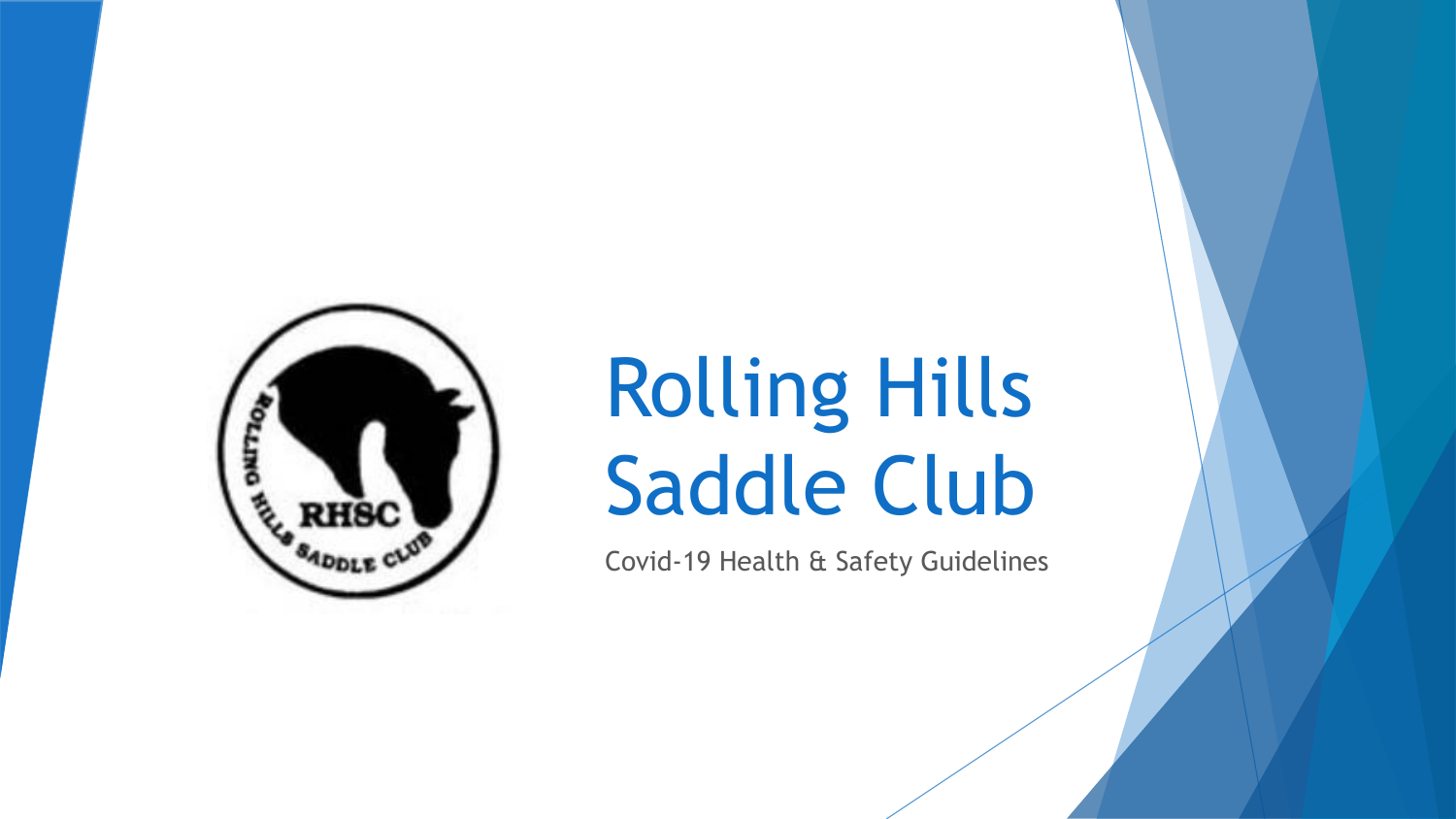## What You Can Expect from RHSC

- Establish social distancing configurations in the show office and throughout the grounds (see below for Office and Registration Guidelines).
- ▶ Utilize online registration forms (see below for Office and Registration Guidelines).
- Designate proper entrances and egress points when possible.
- Arena entrances and exits may be separate. Listen to the announcer and ring steward for instructions.
- All classes will be held outside in open air arenas.
- Provide additional spacing in vendor areas.
- We ask vendors to only allow 2 people inside vending trailers at one time.
- Provide Personal Protective Equipment (PPE) to staff, volunteers and other team members.
- Strongly encourage guests and participants to wear Personal Protective Equipment (PPE) in areas that can have a high concentration of people, such as barn areas, arena complex, vendor areas, spectator areas, concession areas, show offices, registration areas, and in any indoor or covered buildings. Masks do not have to be worn when mounted on a horse, competing in a horse show or sporting event, or warming up for a sporting event.
- Provide additional wash stations or hand sanitizing stations within areas of your layout when possible.
- Include additional waiver information on show entry forms, show bills and/or show forms.
- Require a signed Release of Liability. All minors (under 18) must have a parent signature to compete.
- Encourage show/event staff, volunteers, etc. to wear Personal Protective Equipment (PPE)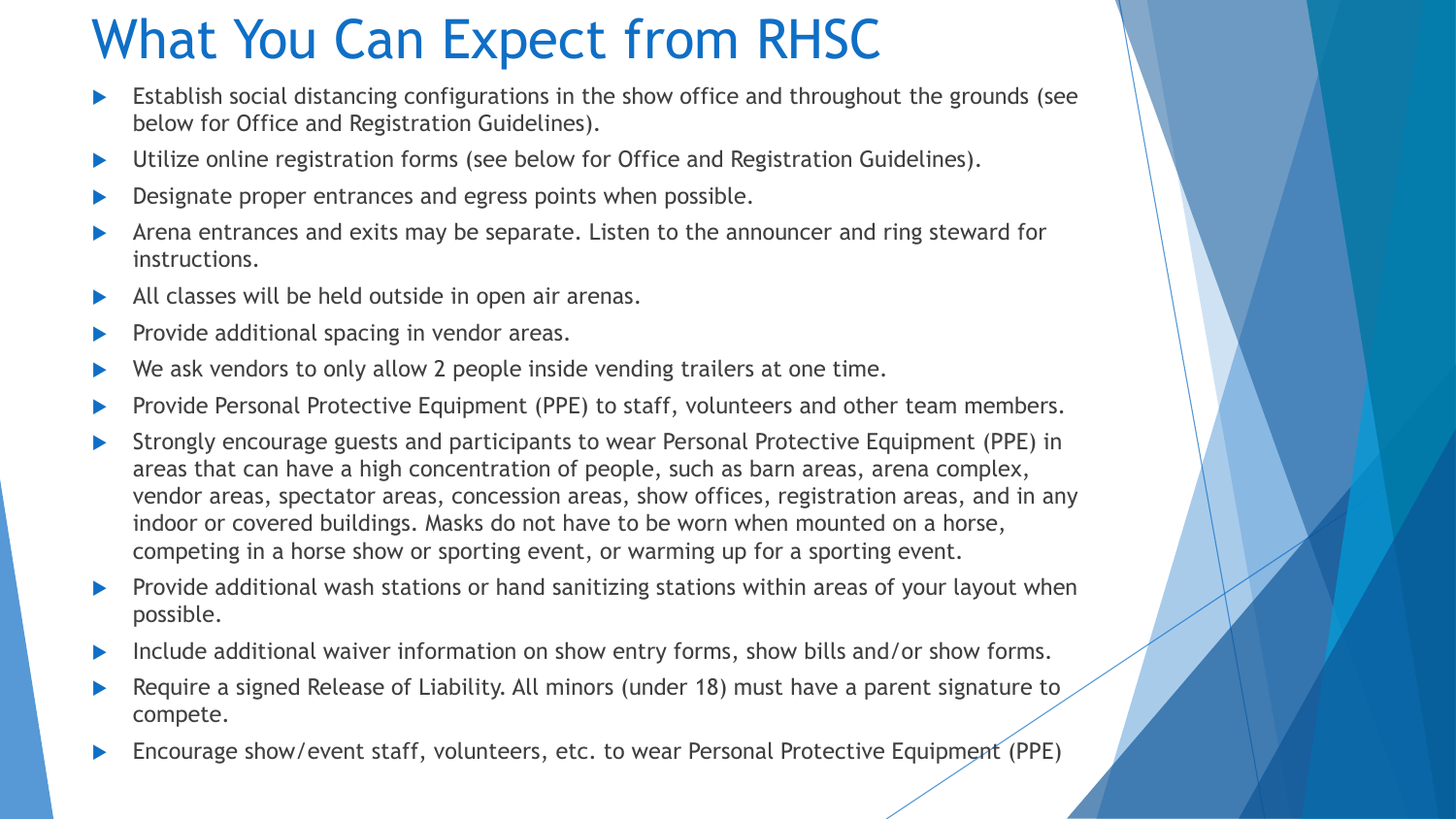### What You Can Expect from Wills Park

- Wills Park will comply with all applicable federal, state and local regulations, requirements and orders as they relate to mass gatherings and sporting events, including the latest Governor's Executive Order for the State of Georgia.
- Increased cleaning frequency with special attention to high-touch areas.
- Employees will stay at home if sick.
- Employees are supplied with and required to wear Personal Protective Equipment (PPE).
- Employees will maintain good hygiene, including washing hands frequently. Practicing social distancing guidelines.
- Team members will not enter areas in which a large number of people are congregated on the property.
- Keeping restroom doors open wherever possible to reduce contact.
- Public restrooms will be cleaned nightly as usual. Staff will check and clean during their daily routine. Please report any questions or concerns to Staff on duty.
- $\blacktriangleright$  Public restrooms will be closed during cleaning of restrooms.
- Signage will be placed around the facility reminder exhibitors of social distancing.
- Bleachers will be roped off and off limits during the show.
- Concession Stand will be open. There will be a modified order and pickup to reduce interactions.
- Picnic tables will be spaced according to State guidelines.
- Hand sanitizer stations will be placed in specific areas of the park for everyone's use. These are free standing stations that have 2 Dispensers per unit.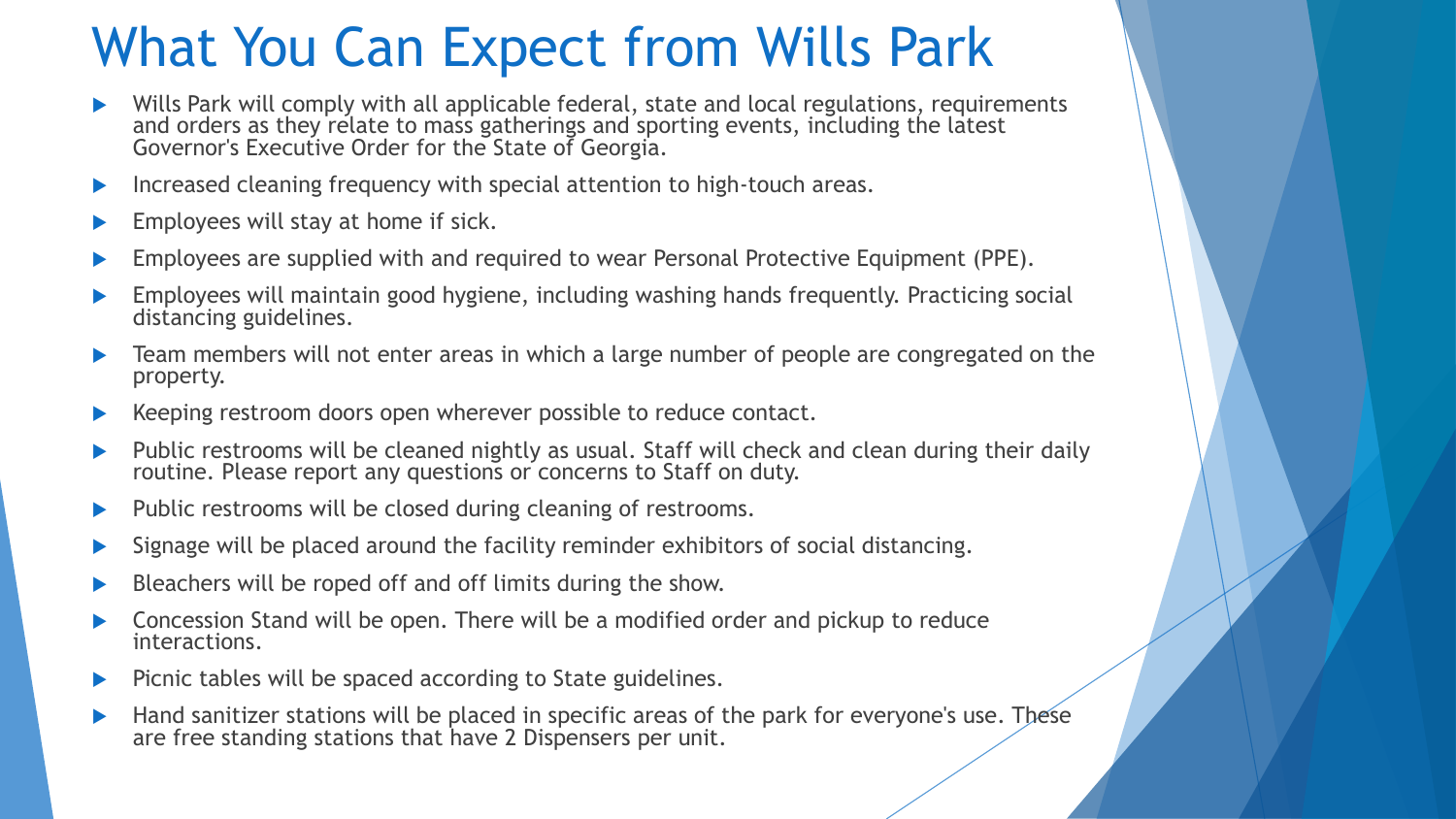### What We Expect from YOU

- All must comply with all applicable federal, state and local regulations, requirements and orders as they relate to mass gatherings and sporting events.
- If you're sick, have runny nose, fever or any other sick feeling, STAY HOME (This is not optional)
- Use hand sanitizer when you don't have soap and water
- Frequently wash hands with soap and water for at least 20 seconds, especially after going to the bathroom, before eating, and after blowing your nose, coughing or sneezing.
- Avoid touching your eyes, nose and mouth.
- ▶ Cover your cough or sneeze with a tissue and dispose of properly.
- ▶ Clean and disinfect frequently touched objects and surfaces using regular household cleaning spray or wipes.
- Practice good personal hygiene habits.
- Always maintain at least 6 feet between each other while on the property. This includes barns, arenas, interaction with staff and others, etc.
- Always maintain at least 6 feet between each other while on a horse. This includes warmup arenas, show arenas, barns, etc.
- Do not congregate in areas such as barns, ringside, show office, bleachers, restrooms, or other areas.
- No gatherings are allowed on the property.
- Only RHSC staff are allowed to access the announcers stand, judges table, or inside of show office.
- Wear Personal Protective Equipment (PPE) when possible.
- The RHSC strongly encourages guests wear masks on property in areas that can have a high concentration of people, such as barn areas, arena complex, vendor areas, spectator areas, concession areas, show offices, registration areas, and in any indoor or covered buildings. Masks do not have to be worn when mounted on a horse, competing in a horse show or sporting event, or warming up for a sporting event.
- Avoid using cash when possible for payment. Bring a credit/debit card instead, or use mobile forms of payment.
- Ensure that you bring your own water to the rings and ensure that you and your horse stay hydrated. **No water stations will be provided by RHSC during the show.**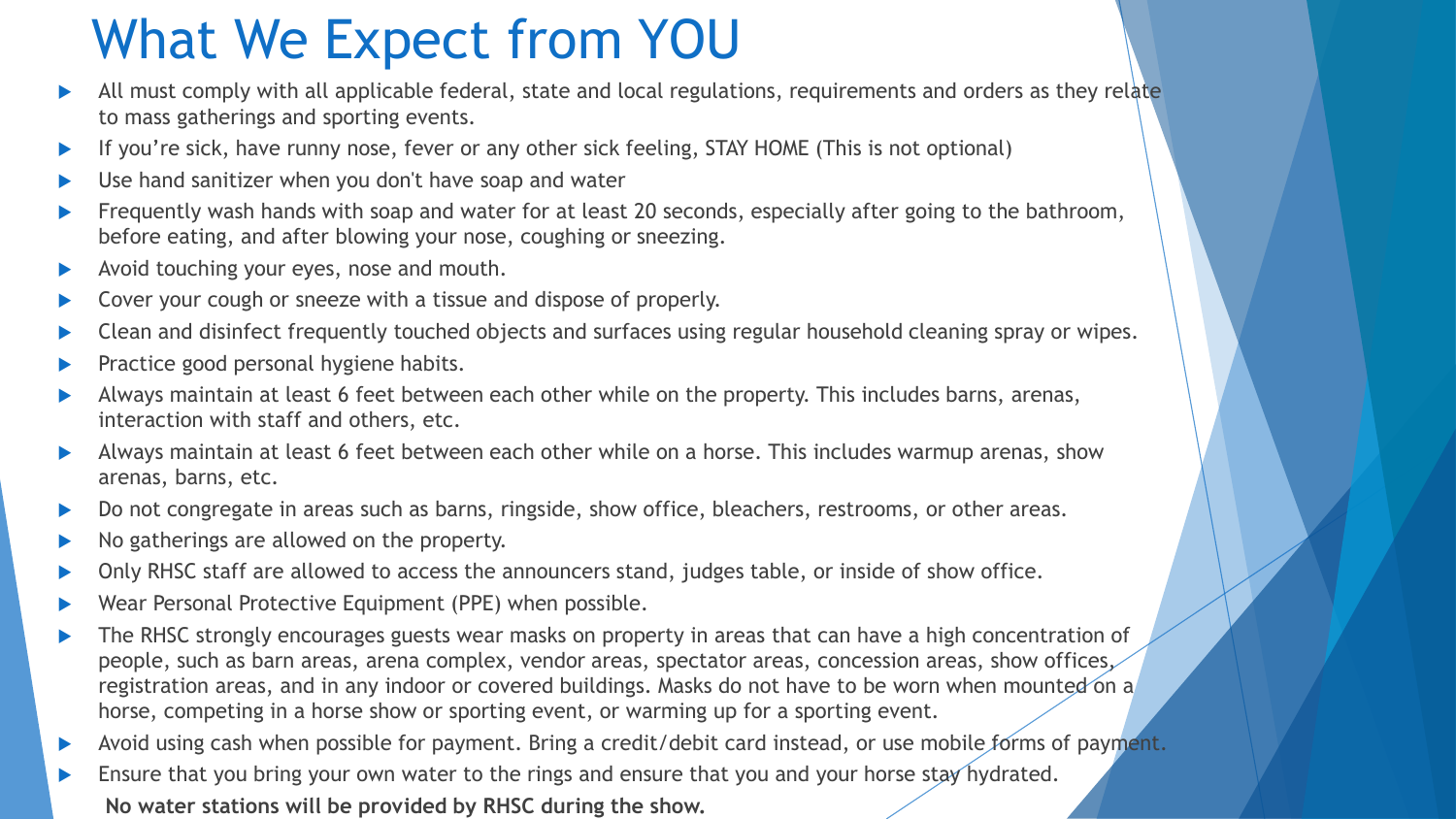#### Office and Registration

- Exhibitors are encouraged to pre-register and complete all paperwork via [https://rollinghillssc.org](https://rollinghillssc.org/) Pre-Registration
- If you would like to join RHSC, we also encourage you to complete your membership before the show by going to our website – [https://rollinghillssc.org](https://rollinghillssc.org/) **Downloads**
- Only show staff is allowed in show office.
- Registration will be done through designated show office windows. Only one person per staff member will be allowed to register at a time.
- If someone is there before you, please wait at least 6 feet behind that person.
- There will be a table outside the show office with paperwork. Only one person is allowed at the table at a time.
- We encourage you to bring your own pen if you need to complete paperwork.
- If you use a pen from the table, please keep it or dispose of it after you use it.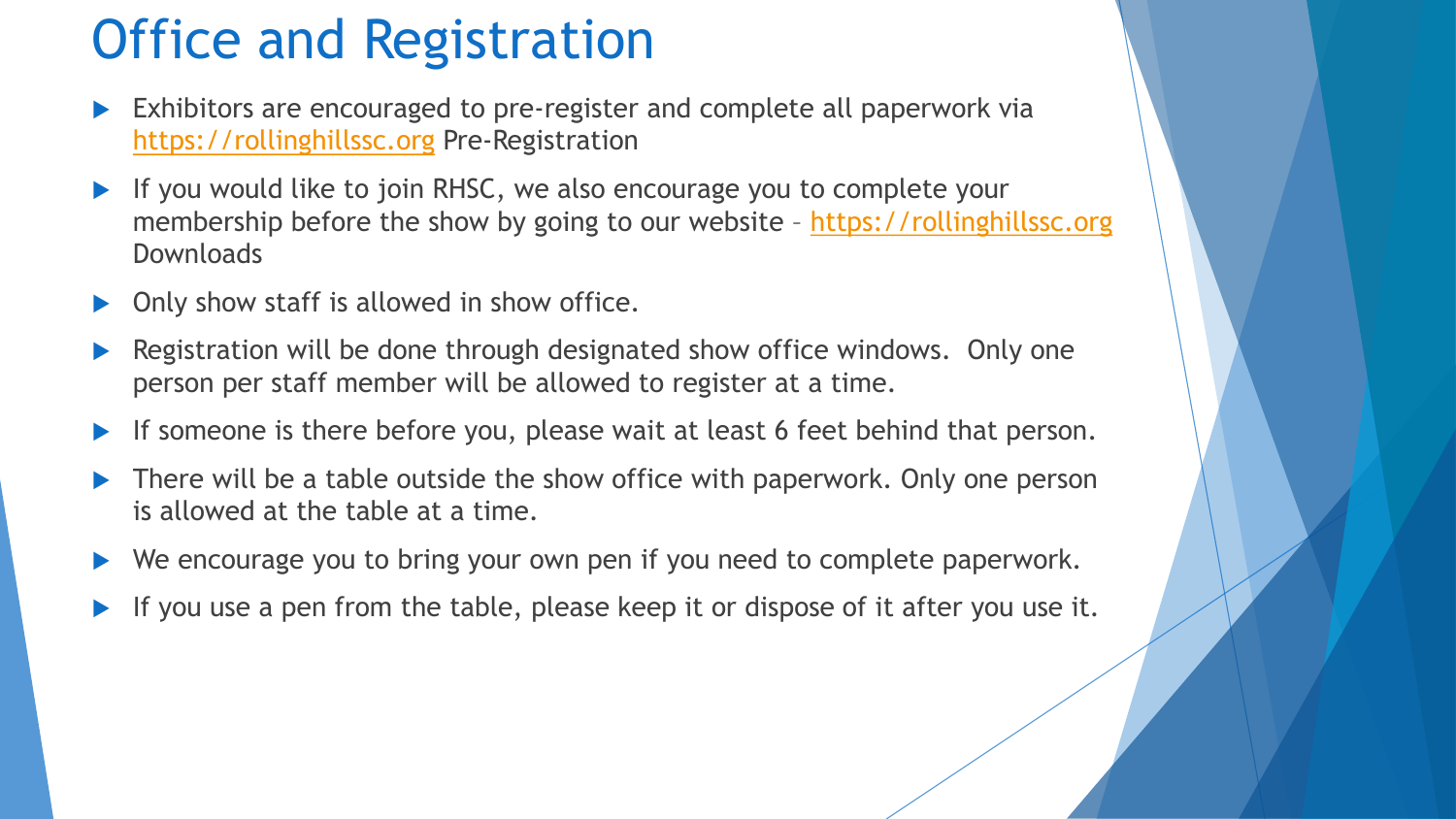## Warm-Up & Show Rings

- Exhibitors are expected to be respectful and courteous of fellow riders.
- Warm-up rings will be limited to 8 horses with a maximum of 10 minutes ride time.
- Show rings will be limited to 8 riders when warming up with a maximum of 10 minutes ride time.
- Exhibitors & horses should not congregate in the warm-up areas. Always maintain at least 6 feet between each other while on the property.
- Ring chairs will assess classes for size and split classes as needed.
- Courses will be posted on the website, Face Book, & printed copies will be available on the show boards.
- ▶ Competitors and spectators are expected to maintain a minimum distance of 6 feet from the in/out gate of each show ring unless you are actively entering or exiting the ring.